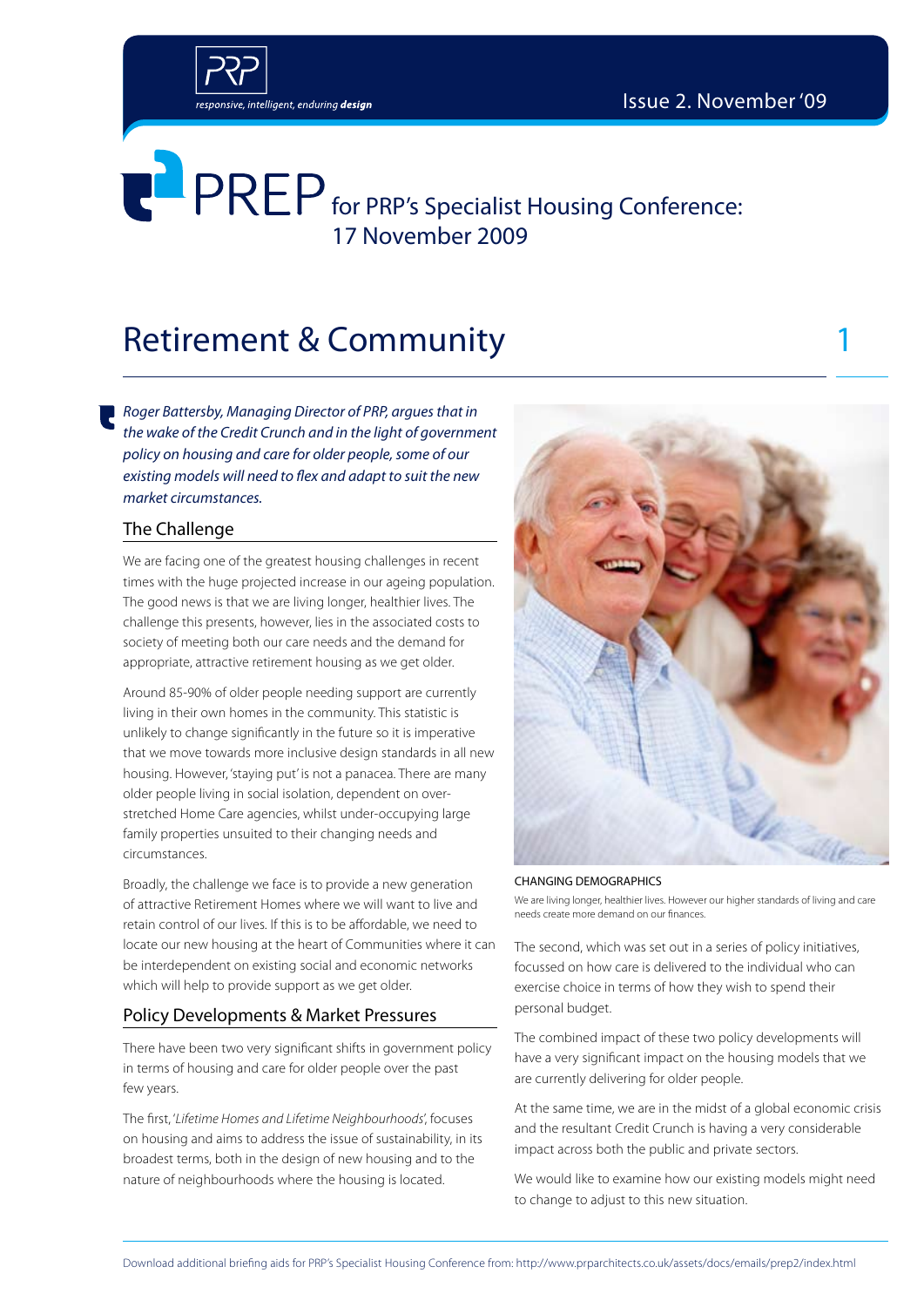

## Retirement & Community 2

### Retirement & Community

In broadest terms, we believe that these factors will provide three principle points of focus that will shape our housing to cater for our changing needs as we all get older:

- Inclusive design including better space standards in mainstream housing.
- Attractive Retirement Housing that will provide a lifestyle alternative to living in social isolation in our own homes in the community and that a move at the right time will be desirable rather than enforced through circumstance.
- A general focus on community, both with reference to the 'communities' within larger Retirement Housing developments but also in terms of location within and the interdependence of Retirement Housing on the wider community within which it is located.

### Local Authority Role

If we are to meet the challenge of housing our ageing population, it is essential that Local Authorities play a more prominent role in assessing the housing and care needs for their ageing population and in acting in a pivotal role to bring together the different agencies across the housing, health and care spectrum.

Local Authorities should develop strategies for housing older people, by setting targets for suitable housing provision and identifying sites in their Local and Regional Development Frameworks which embrace the concept of Lifetime Neighbourhoods. Housing for older people should be an essential component of all urban regeneration, extension and new communities.

Planning authorities, too, need to be made aware of the pressing need for suitable housing provision for older people. Under Section 106 Agreements, the provision of housing for older people should be interchangeable with affordable housing because many of the residents will be freeing up family housing when they move into a new development. Greater clarity is needed on Use Classes as much of our housing for older people falls between C2, institutional, and C3, housing.



#### Trees, Highgate. HDA 2009 Roll of Honour

'A home for life' offering the choice of different levels of care and support as and when required. The residents will live independently whilst enjoying a sense of community and companionship.

### Existing Models

Much of the new housing developed in recent years to meet this demand has been designed in the form of Extra Care housing in the public sector or Assisted Living, the private sector equivalent. These models have offered independent-living opportunities to residents in self-contained apartments which share a range of communal facilities and supportive services within the development. Extra Care was conceived as a more affordable and more attractive alternative to the more institutional Residential Care Home where expensive 24 hour care was provided irrespective of whether residents needed it.

There are now about 45,000 Extra Care dwellings across the United Kingdom and the model has proved a great success in transforming the lives of thousands of older people whether they have moved to these developments from their own homes in the community or from more institutional nursing or care homes.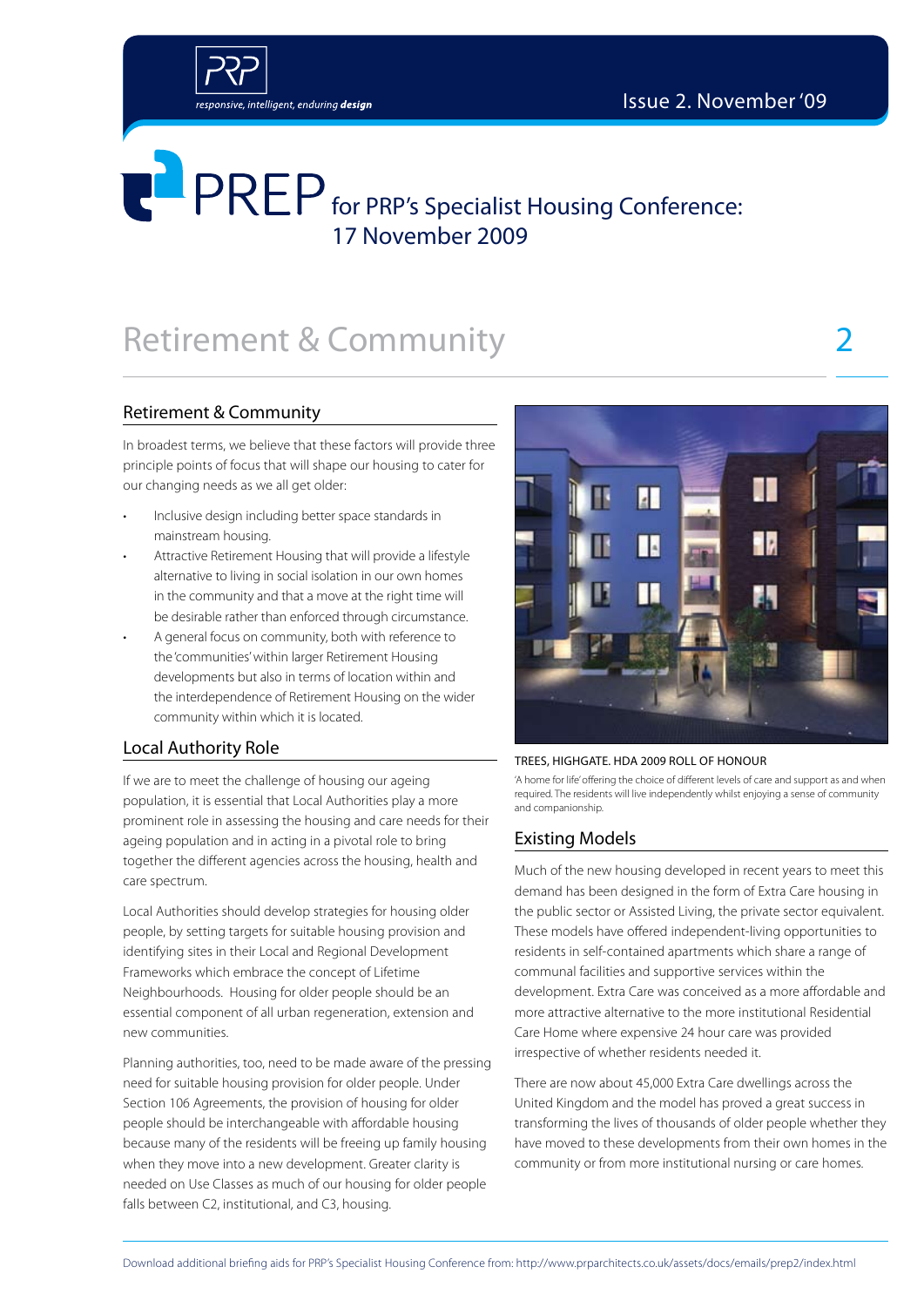

## **Retirement & Community**

However, in the wake of the Credit Crunch the affordability of the Extra Care, particularly in smaller developments, is now being seriously questioned. The extensive shared facilities are often under-used and catering costs are becoming very expensive and difficult to manage particularly as residents increasingly have the choice to self-cater or make alternative arrangements.

We would like to examine the future of the Extra Care model. Will it survive, and if so, how will it need to adjust to these new circumstances?

### Attractive Retirement Homes

If we are to develop a new generation of attractive Retirement Housing for the private sector, we need to rethink our approach and aspirations for the product. We need to remove reference to Ageing, Care, Support, Shelter etc. and 'rebrand' to promote an attractive lifestyle choice.

Perhaps we need to start with existing perceptions and look the labels that currently stigmatise housing for older people: Sheltered Housing, Supported Housing, Extra Care, Close Care, Assisted Living, Care Homes, Continuing Care Communities etc. They all describe places where none of us would wish to go if we had any choice.

We could debate how our retirement housing could be labelled or perhaps simply refer to it as Retirement Housing.

We then need to look at the product itself. Many of the current generation of Extra Care or Assisted Living developments being developed in the UK are introspective, offer small single aspect flats accessed off long internal corridors and often in undesirable locations far from shops and other facilities that we need. At the same time the dwellings are often poorly orientated and inadequate in terms of storage and amenity.

### European Precedent

Housing for older people in northern Europe and Scandanavia provides some interesting lessons. They have adopted a cohesive and integrated approach to housing and care with close partnerships between housing provider, local authority and care provider to cater for the full range of care needs in the community.



ORANJEHOF (AND DE LOMBARDE), LOMBARDIJEN, ROTTERDAM An example from the HCA's HAPPI tour; A five storey block of 'independent living' apartments linked by a hub to small group care facility in a densely populated suburb of Rotterdam.

In Holland, for instance, rather than develop supported housing models such as our Extra Care or Assisted Living they build Continuing Care Communities, with independent-living retirement apartments adjacent to nursing homes embedded within the community so that people do not need to move away from friends and family or the neighbourhoods to which they belong.

At the same time they welcome the community into the development through shared use of restaurant and range of other facilities such as a library and an internet café. Volunteers from the community also play a very significant role in caring for and supporting their older people.

Their Retirement Housing is contemporary in design and makes no stylistic concessions to the fact that older people will live in the development. Apartments are light and spacious, and generous in terms of amenity and shared facilities.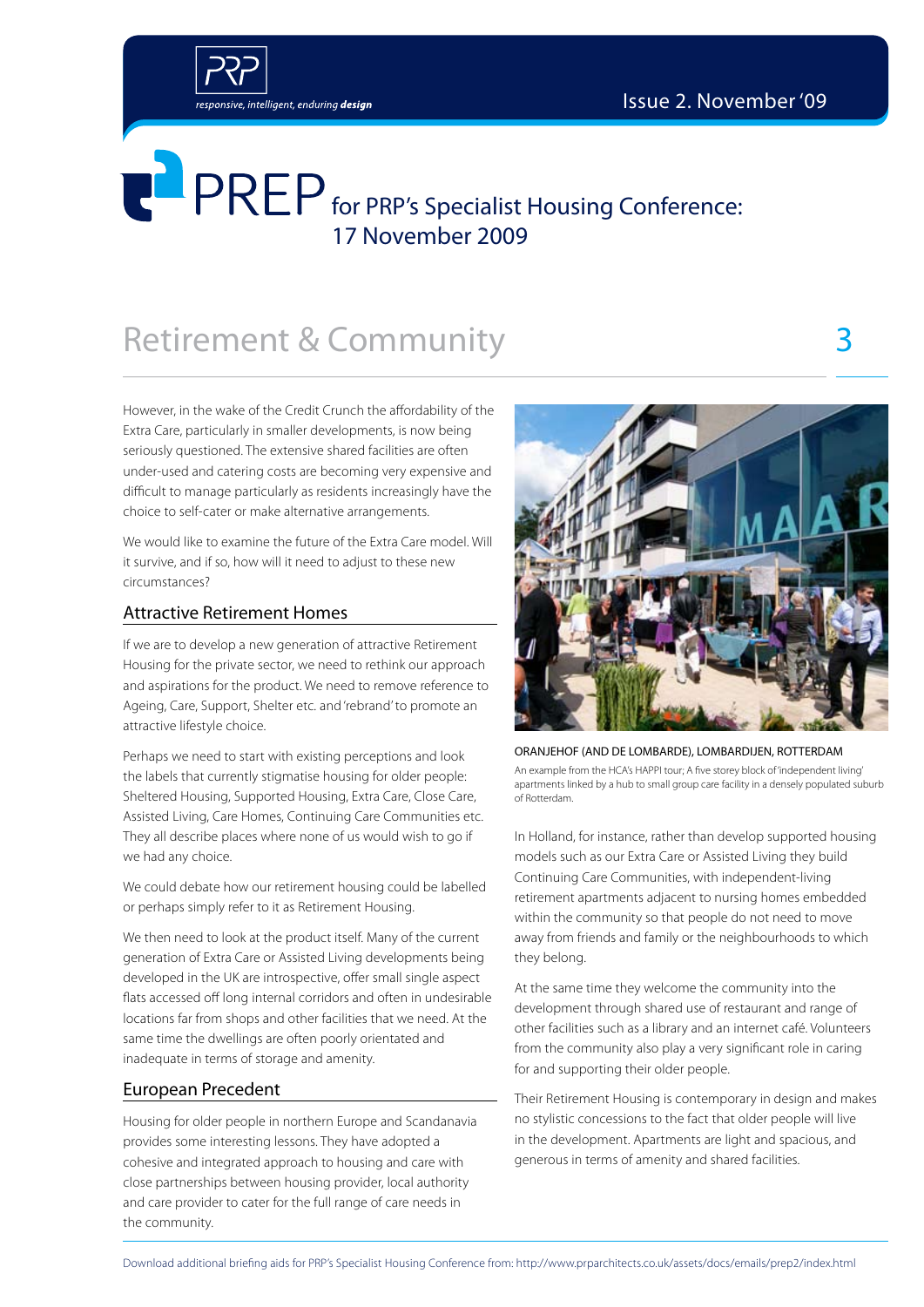

## Retirement & Community 4



#### Carnarvon Place, Newbury

Winner of Independent Living & Older People Category, Guardian Neighbourhood Awards 2008

### Flexing our Extra Care Model

With the increasing pressure on funding in the public sector, it would seem that the traditional Extra Care model, with around 40 dwellings offering a wide range of communal facilities, will simply not be viable in the future.

We believe that the model will therefore need to flex to suit the particular circumstances of its site and the community within which it is located:

- There will therefore be pressure for Extra Care developments to be larger if they are to offer a range of facilities and that to achieve viability in revenue funding these might need to offer a service to older people in the wider community.
- The model will also need to adapt to suit its location. If situated in a Lifetime Neighbourhood that is secure, close to amenities, transport links, shopping and health facilities, the communal provision could be scaled down to a minimum - perhaps no more than a communal lounge with domestic scale kitchen. Alternatively, if located in a rural location, on the edge of a village the development or in a more challenging urban location the development might need to be more self-contained and provide the full range of Extra Care facilities.

Good examples of how the model might be adapted to location and circumstance include our developments at Carnarvon Place in Newbury and the recently completed Extra Care developments in Cheshire developed under a PFI initiative.

*Carnarvon Place*, for Sovereign Housing, is a development of 100 sheltered housing and shared ownership apartments strategically located within half a mile of Newbury town centre. In view of the excellent transport links and the range of facilities in the immediate locality, our client took the decision to limit the communal provision within the development to a community lounge and small servery/kitchen for social occasion. At the same time they increased the size of the dwellings by 10% or more to future-proof them in terms of our aspirations for better space standards.

All the apartments are dual aspect, accessed from gallery/deck access whether from the internal atrium space or external walkways around a secure parking court. The cost per unit was perhaps as much as 20-30% less than the average Extra Care apartment.